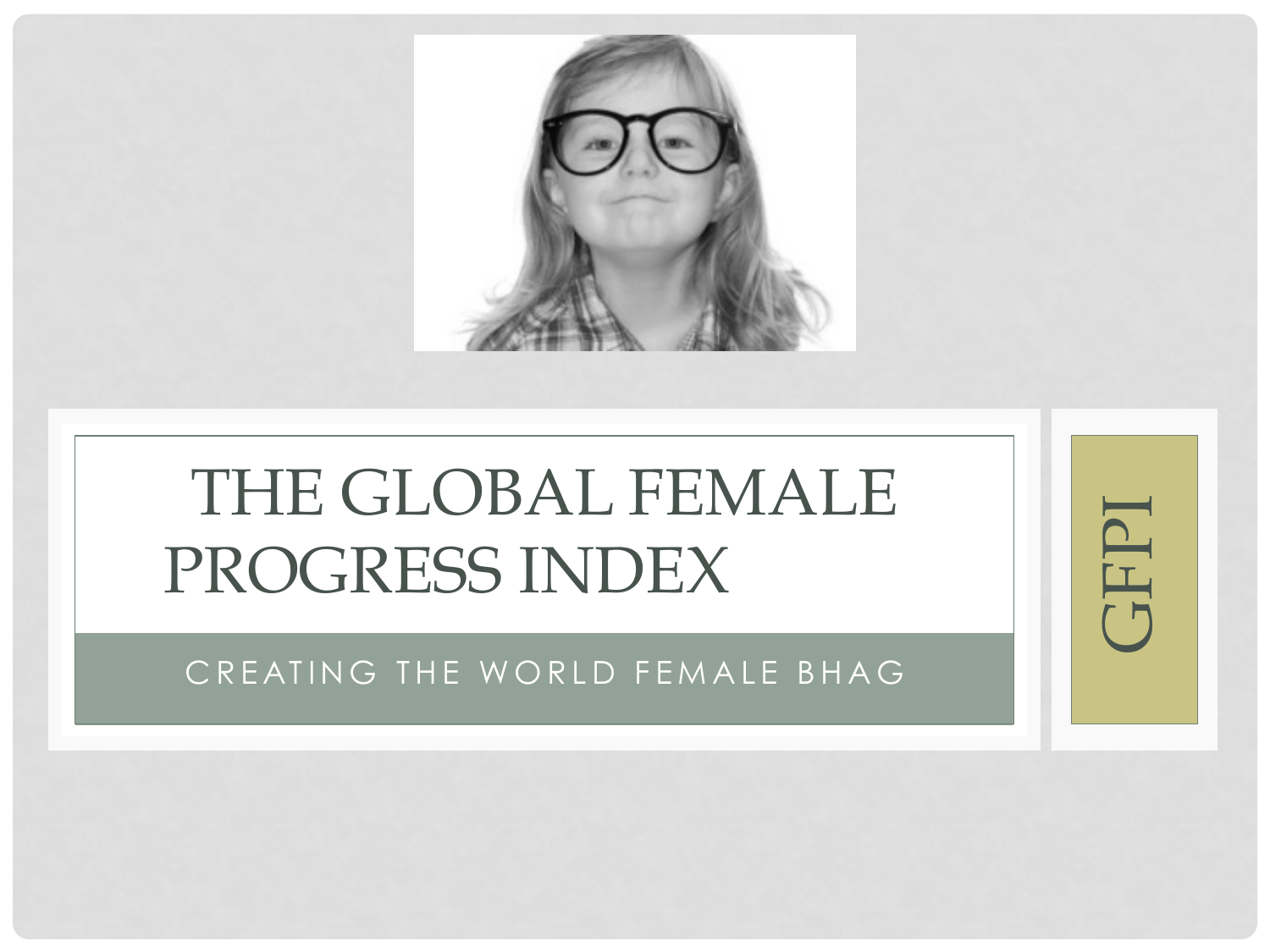## GFPI MISSION

Changing the world by supporting women to find their inner voice creating social, political and economic equality between the genders



**To day you are you that is truer than true. There is no one alive who is Youer than You!**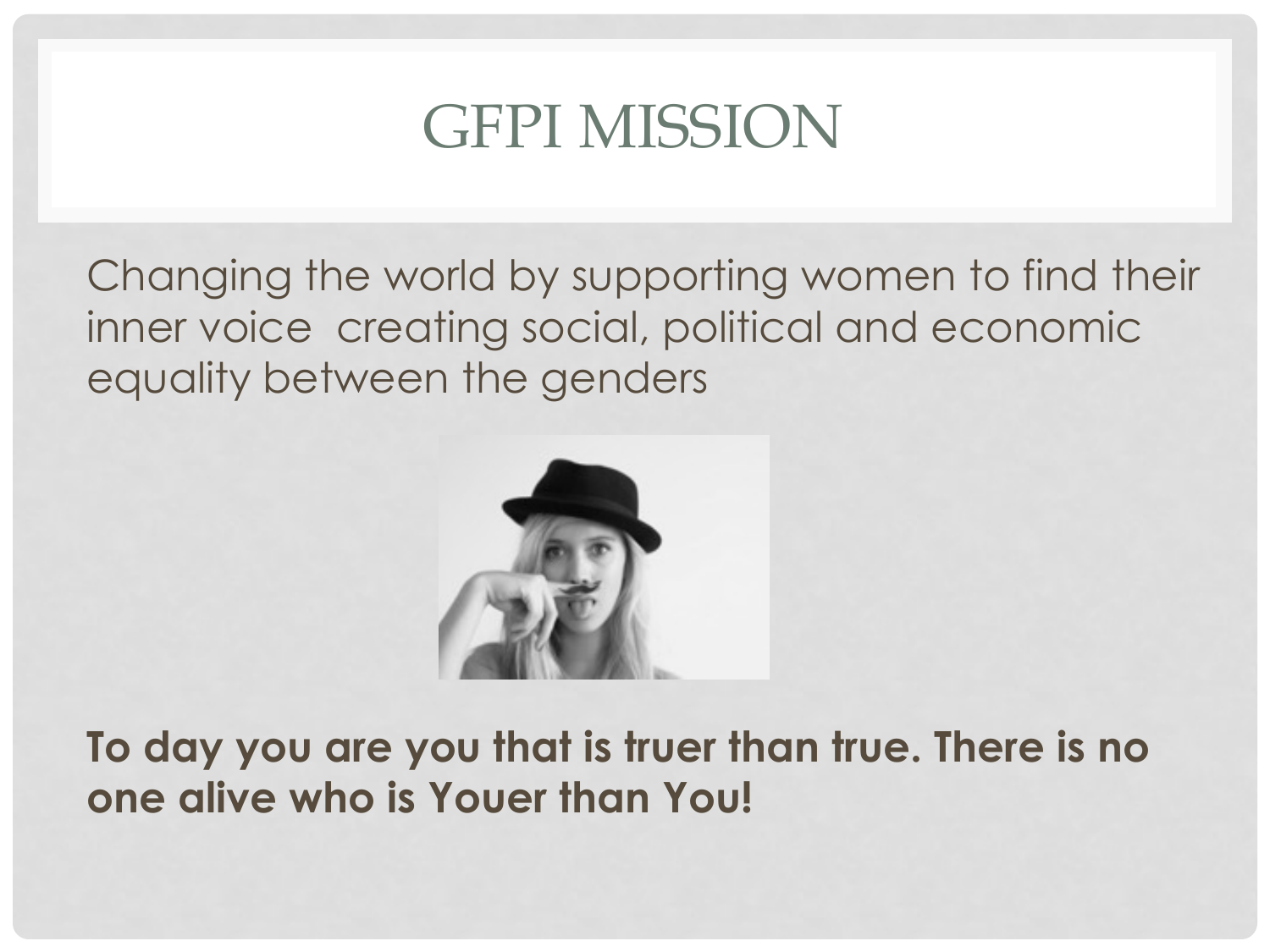#### WE DO THAT BY CREATING A BHAG- BIG HAIRY AUDACIOUS GOAL

BIG - What is really important for you HAIRY - It is not easy to reach AUDACIOUS - It needs guts and more but it is not impossible GOAL - It describes a desired state in your future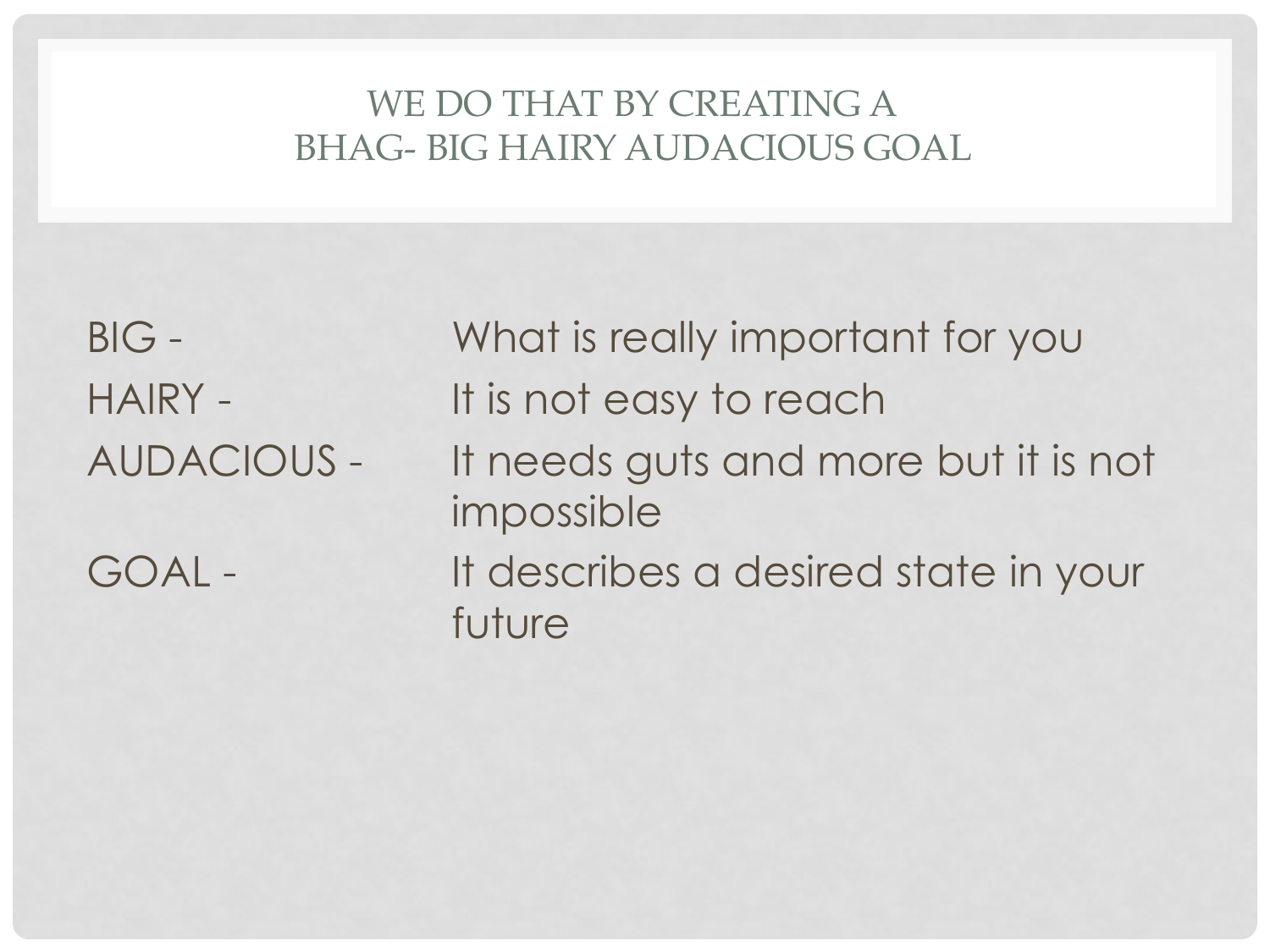### PROCESS OF CREATING A WORLD FEMALE BHAG

- Trying to reach out to every woman in the world
- Offering opportunity to partake in the creation process
- Guiding the individual processes of defining the personal BHAG
- Condensing the most common individual BHAGs to the world female BHAG
- Revising the BHAG each year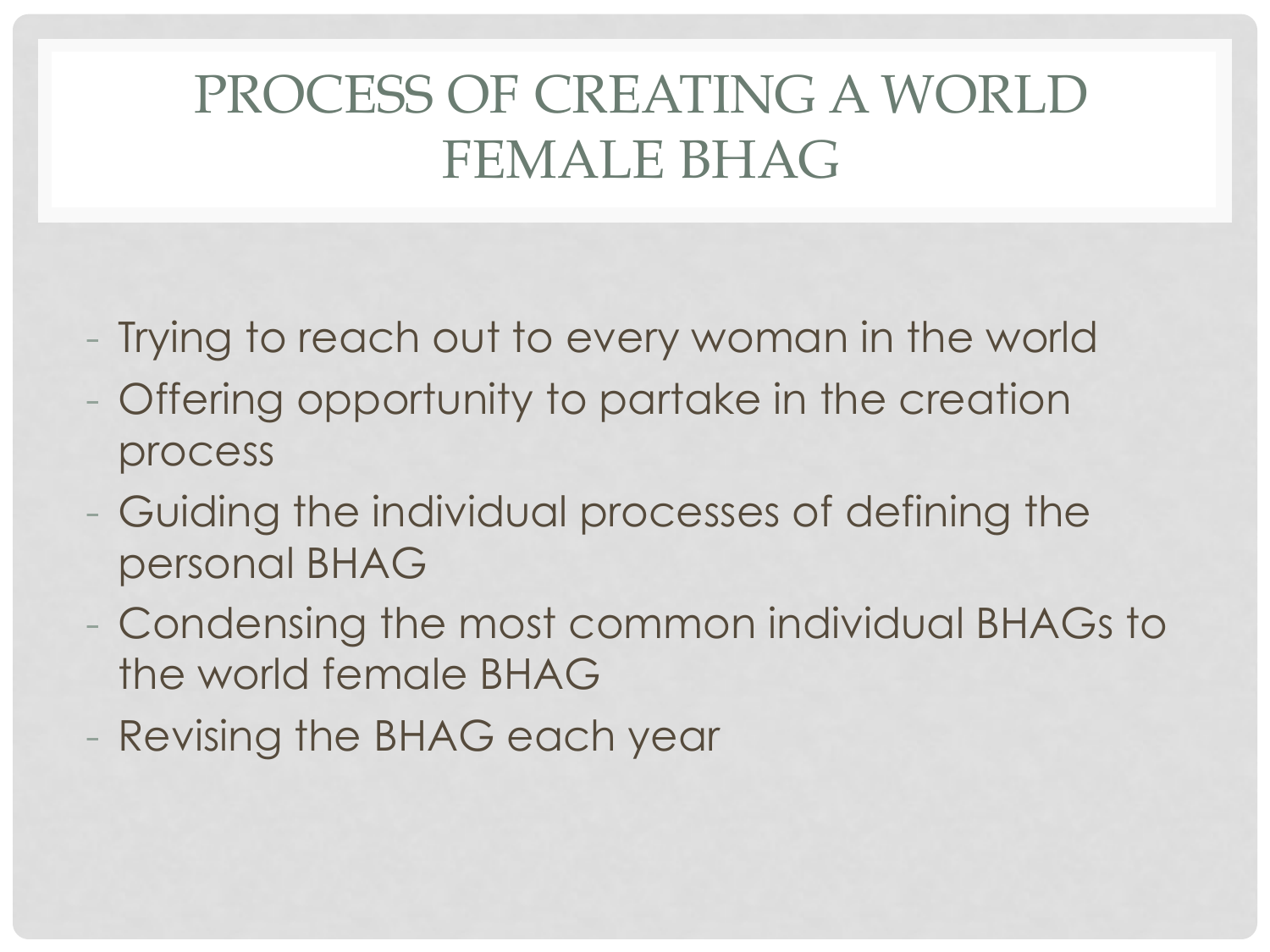### DEFINING YOUR PERSONAL BHAG – STEP 1, CORE VALUES"

- 1. Getting in contact with the original YOU:
	- Discover your true self: Find a picture of yourself in the age of around 2 years
	- See the difference between what you were then and who you are no (how you adapted to your surroundings to get the love and safety you needed and wanted) and trust that the original self is still here.
	- What would your true self say to you and to your life?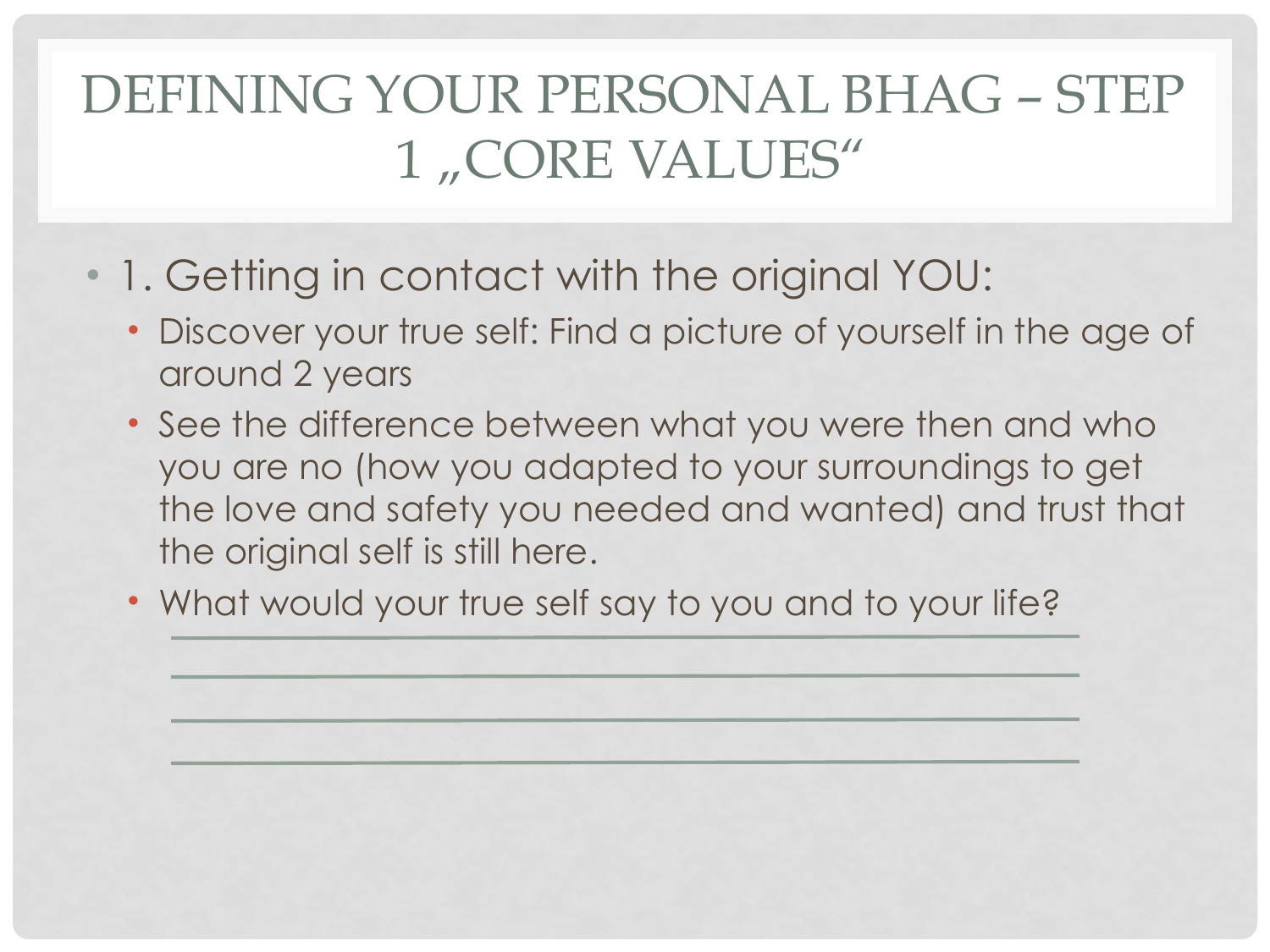### DEFINING YOUR PERSONAL BHAG – STEP 1, CORE VALUES"

- 2. Take the message as a basis and decide for the 4 most important values for yourself
	- Write down 10 values, that warm your heart (e.g. love, passion, trust, transparency)
	- Select the 4 most important of them by comparing them: Which ones would you let go of for the sake of others?
	- Get deeper by asking "what for?" to each of them and find the core value behind the value.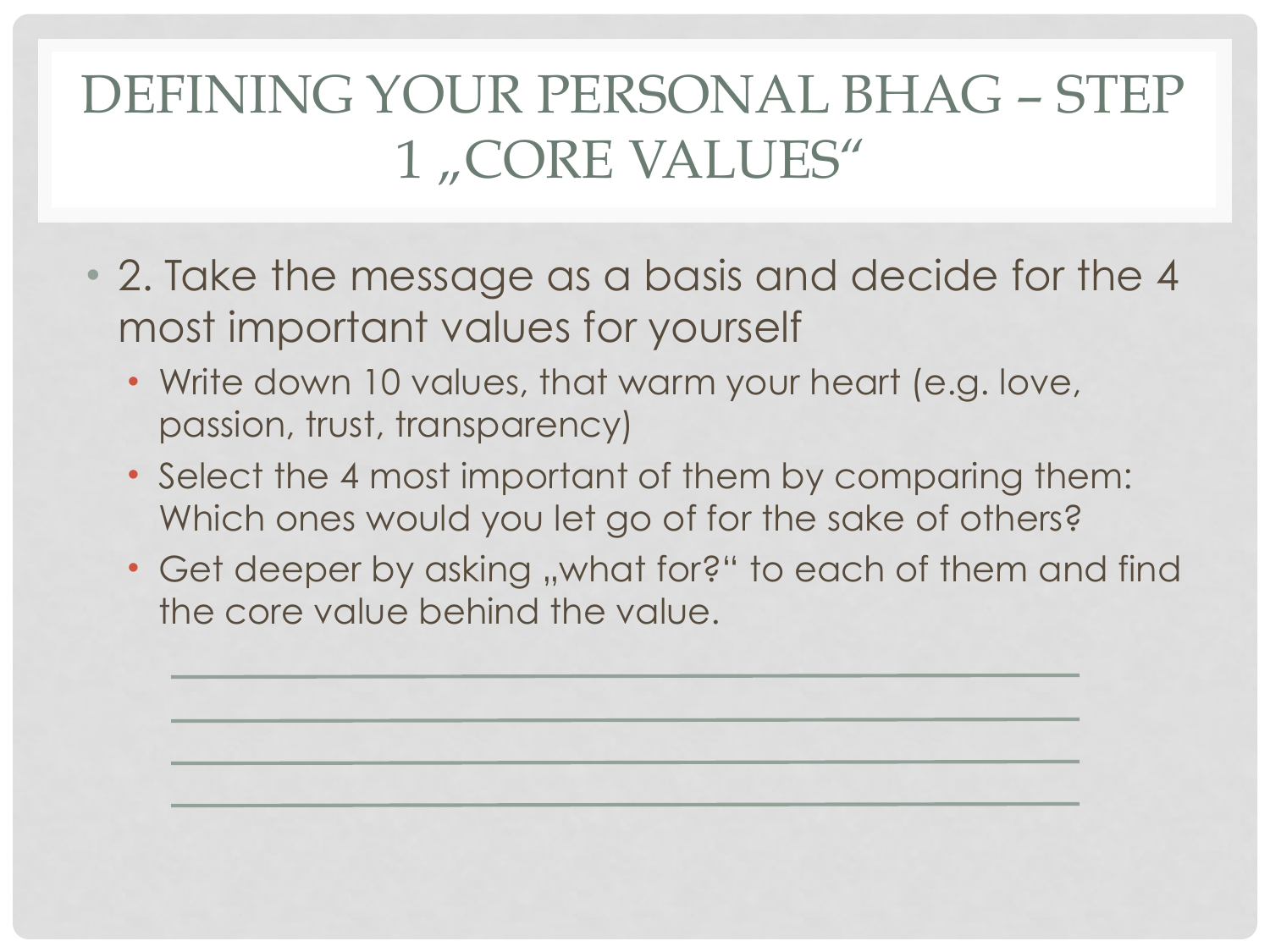### DEFINING YOUR PERSONAL BHAG – STEP 3, CORE MISSION"

#### What is Your **Core** Purpose?

Mark Twain once said: "The two most important days in your life are the day you are born and the day you find out why."

- What are you here for in this World?
- How do you want to use your existence?What do you want to use your potential and qualities for?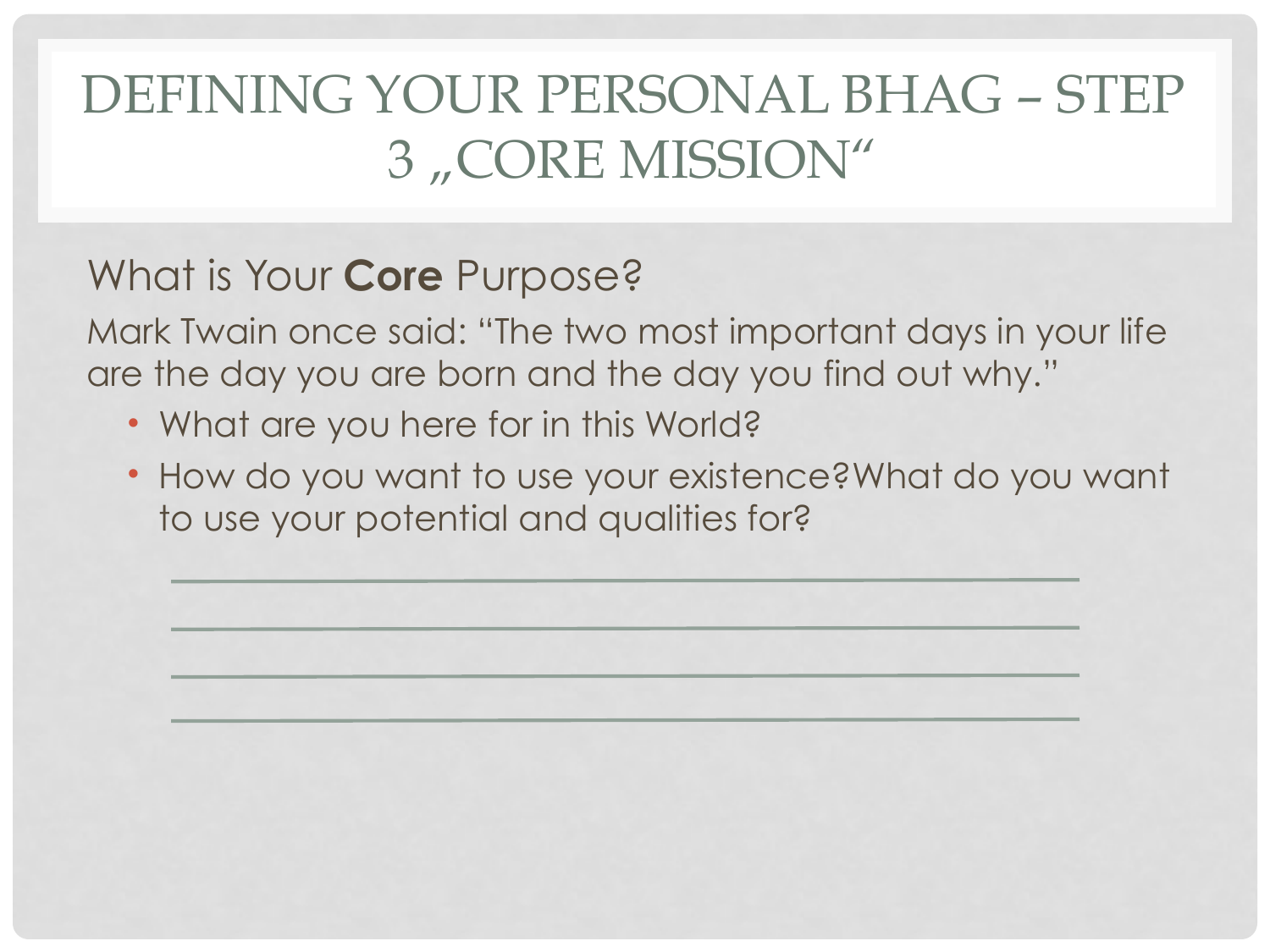#### 1. Rock Bottom Exercise

• Imagine it is 2020 and all the things you dreamt of did not happen. What happened and what did you do that created this failure? Choose 5 areas where you failed and what you did.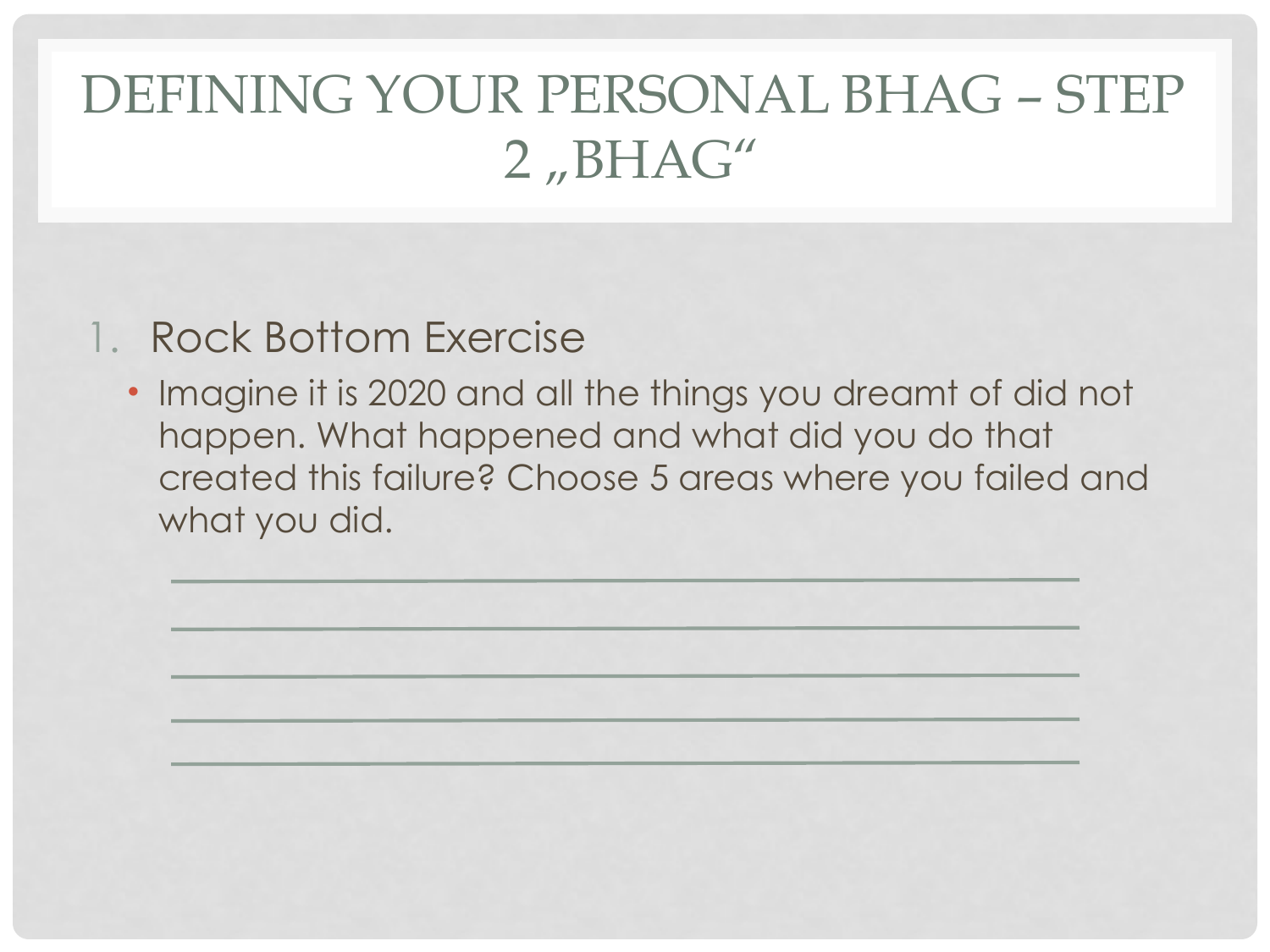#### 2. All Time High Exercise

Imagine it is 2020 and all the things you dreamt of have happened. What have you done to achieve this? Choose 5 areas where you succeeded and what you did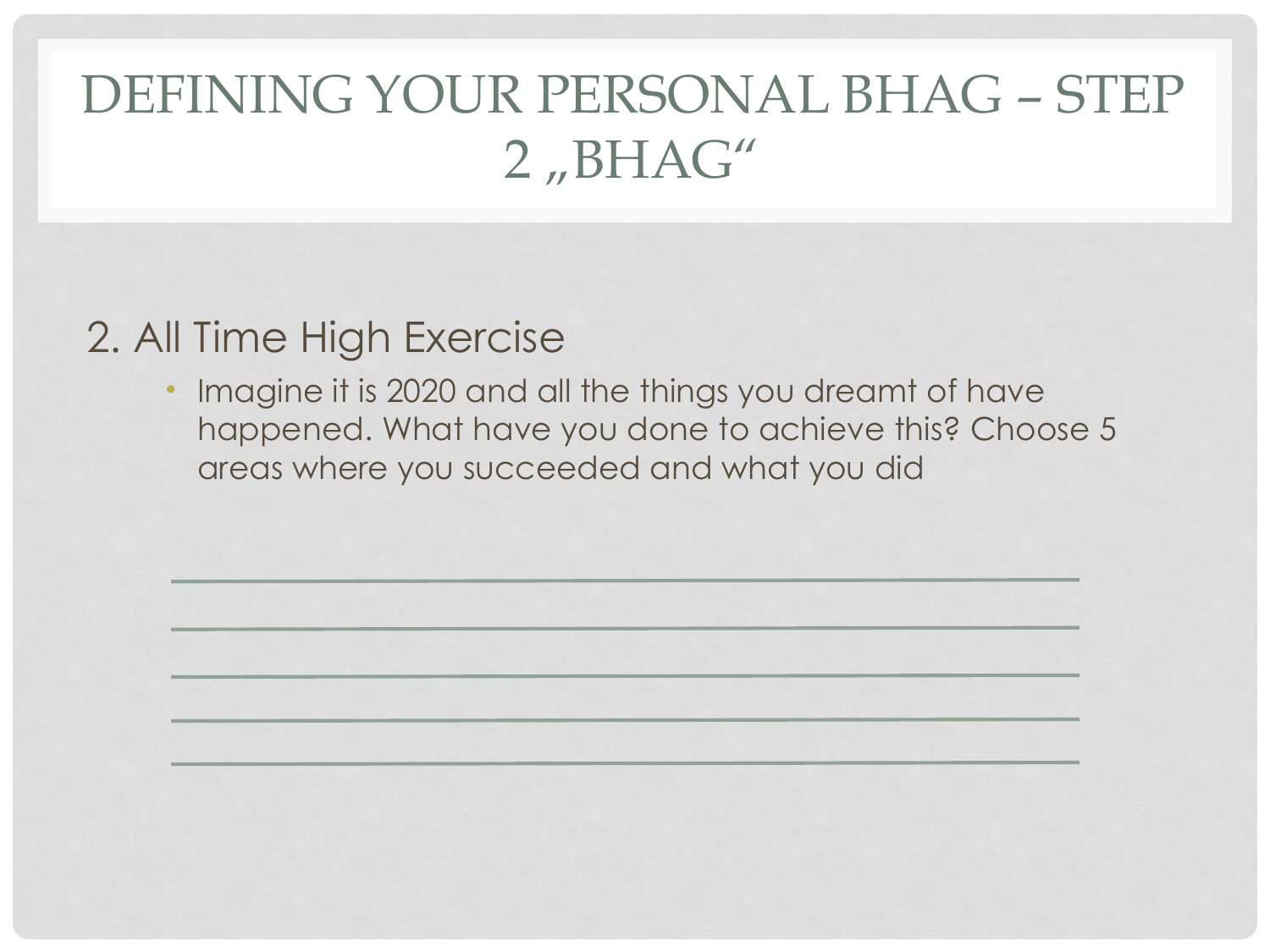#### 3. Formulating your BHAG

#### • **Criterions for a good BHAG or dream goal:**

- Challenge your existing routines, assumptions and habits.
- Represents a substantial improvement with respect to the situation today
- An ambition possible to achieve even though it demands changes and hard work.
- It should be a wanted situation, and a strong wish that you will really accomplish this ambition – that it represents the preferred future.
- It shall be formulated in a courageous and confirming language.
- **A BHAG example** " Within 2020 I have found my inner voice and learned what it takes to speak and be my authentic self. I have accomplished great improvement with how I deal with challenges in life and I have developed to a reflective and aware person who can take 100% per cent respons-ability for my own life "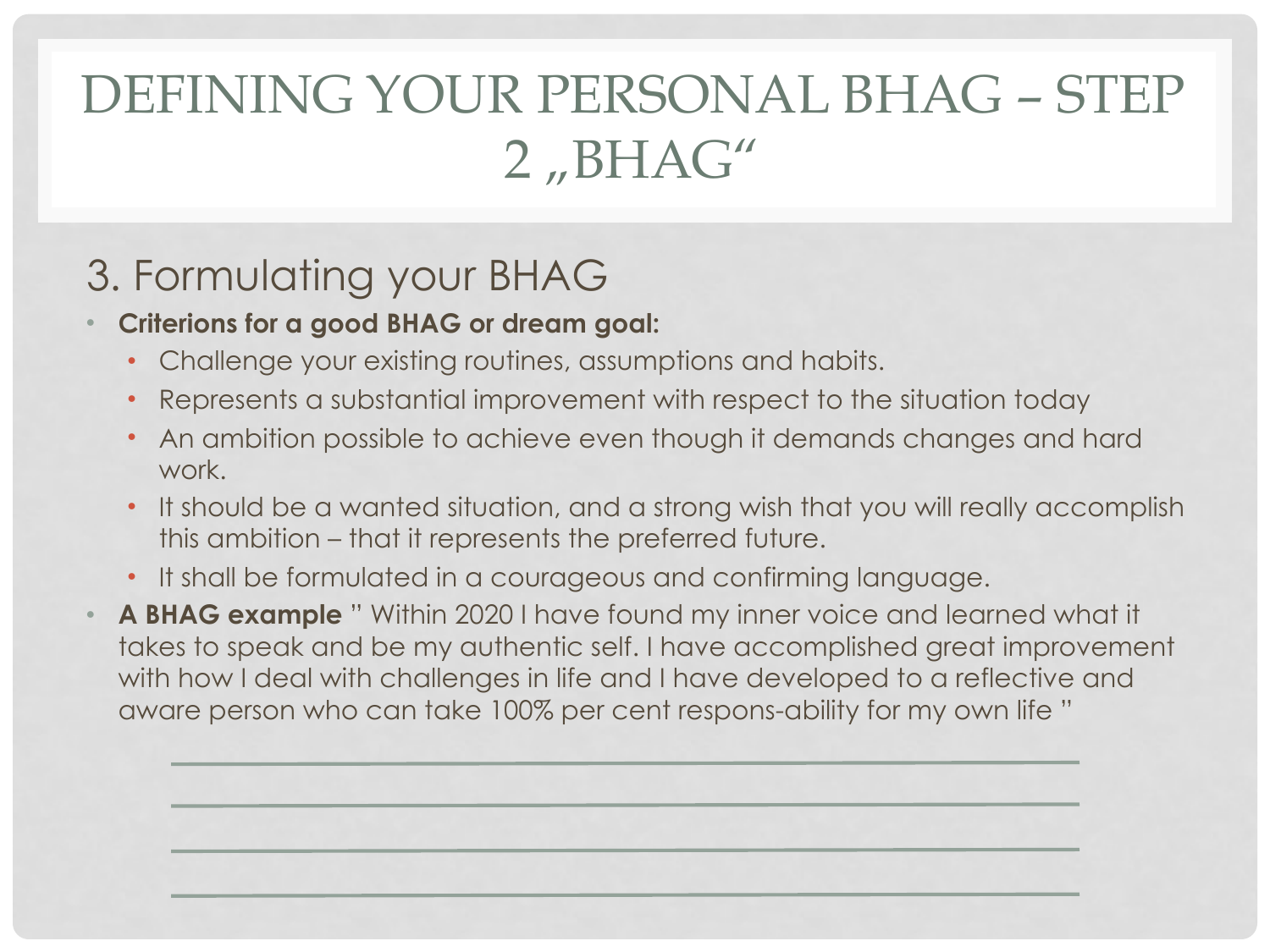#### 3. Formulating your BHAG

**DREAM GOAL** (vision) It's what keeps you inspired!

What's the bigger picture? How does this fit with your family and work? What are you building towards? What will you see/hear/ feel?

• **END GOAL** The concrete manifestation of that vision.

How would your vision actually look like, when it is manifested?